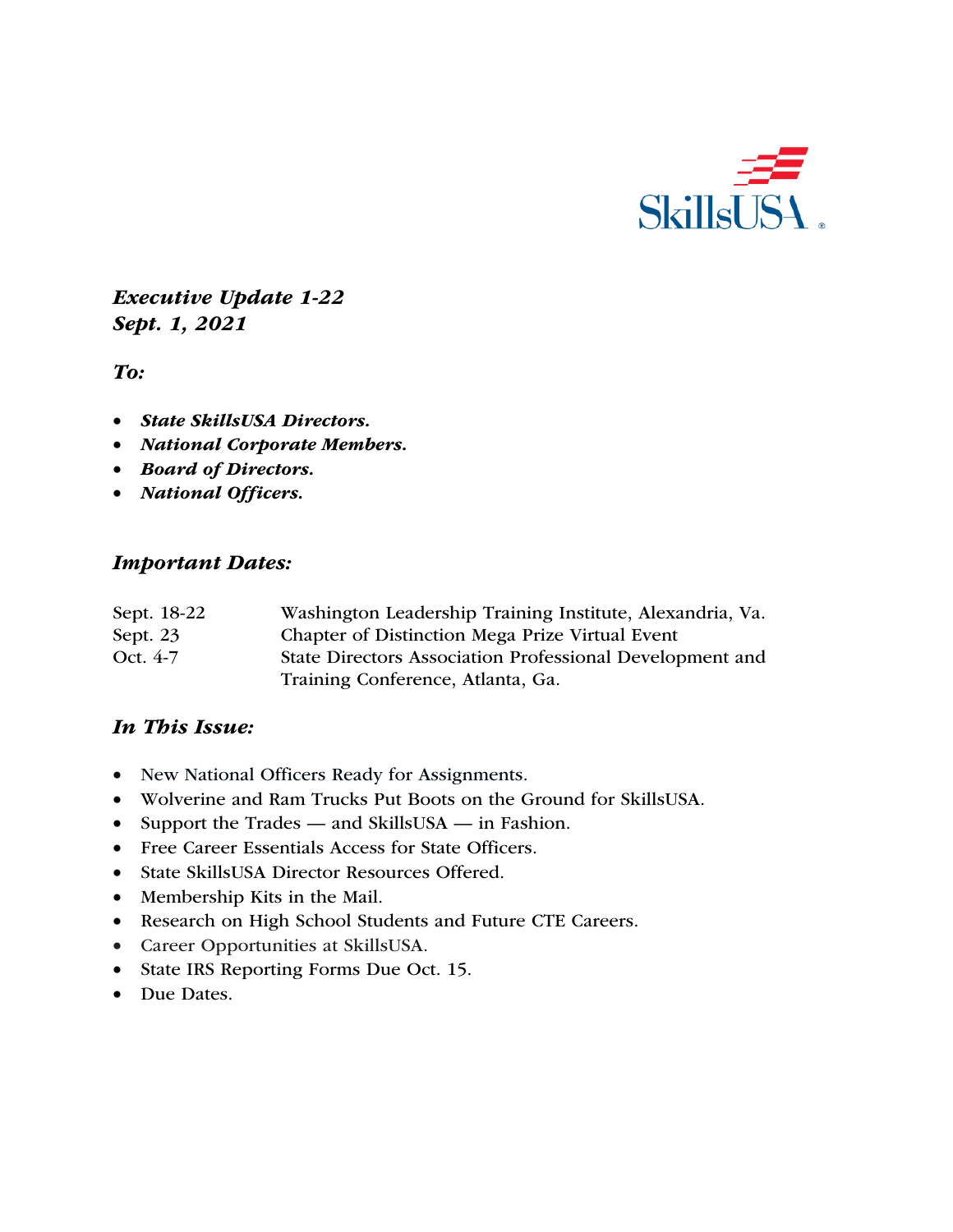#### *New National Officers Ready for Assignments*

SkillsUSA's six 2021-22 national officers are prepared for their roles as leaders, and they're ready to serve your states! If you're interested in having a national officer attend your fall leadership conference, please use this request form.

#### *Wolverine and Ram Trucks Put Boots on the Ground for SkillsUSA*

To celebrate the skilled trades this Labor Day, Wolverine and Ram Trucks have collaborated on the new "Wolverine x Ram" line of work boots, built in the USA and inspired by the iconic details of Ram Trucks. To support the next generation of skilled workers, Wolverine and Ram are donating \$10 to SkillsUSA for every pre-order for the new line (which also includes T-shirts and socks). Check out the collection now, and please consider sharing this information with your state membership.

#### *Support the Trades — and SkillsUSA — in Fashion*

The new "Support the Trades" campaign from Tractor Supply Company (TSC) and Carhartt is still underway. As part of the campaign, Carhartt and TSC have created a new line of "Support the Trades" shirts, and proceeds from every shirt sold will be donated to SkillsUSA! Show your pride for the skilled trades you proudly represent every day while supporting SkillsUSA and the "Champions at Work" who keep our nation moving. "Support the Trades" shirts are now available at your local TSC store or online at the TSC site.

#### *Free Career Essentials Access for State Officers*

High school and college/postsecondary state officers are invited to work with an instructor from the SkillsUSA national staff while taking advantage of complimentary access to the SkillsUSA Career Essentials advanced curriculum or adult learner curriculum. Students who successfully complete all coursework and earn an 80% or above on the post-assessment will receive the industry-validated SkillsUSA Career Essentials Credential. They'll also be recognized during a new student session on Thursday night at the 2022 NLSC. Course implementation will take place from Sept. 15 through Feb. 25, 2022 (with observance of winter break), and students will have access to their course 24/7. Click here to register, and contact Megan Flinn with questions.

## *State SkillsUSA Director Resources Offered*

SkillsUSA is pleased to offer state SkillsUSA directors complimentary support resources as they start the membership year. The free offerings include SkillsUSA Program of Work flyers, Framework flyers, Mission flyers, the "Why SkillsUSA?" student brochure and branded SkillsUSA Customer Care Team koozies and coasters. Be sure to place your order here while supplies last. If you need assistance, contact Marcia Strickland at 770-282-1397.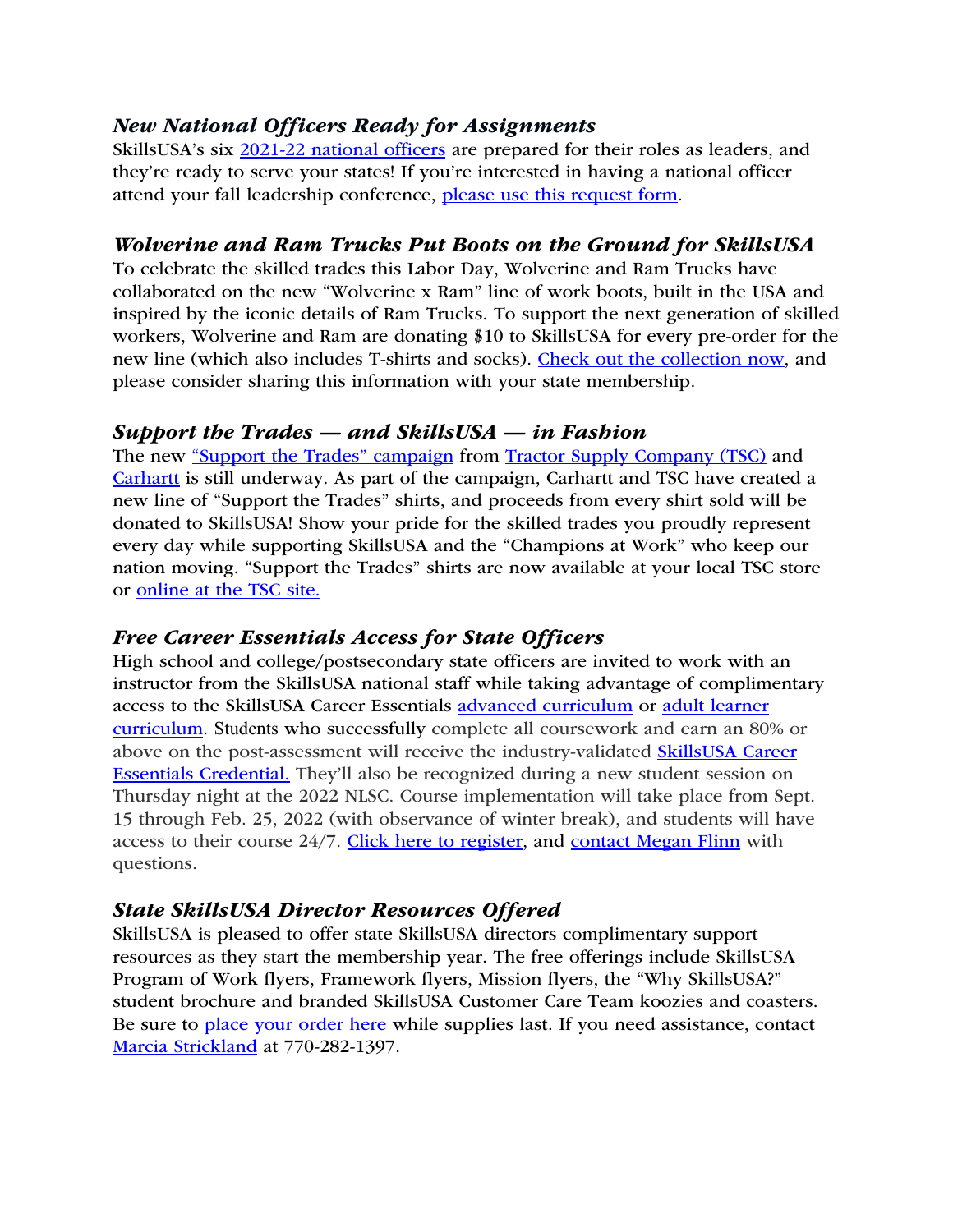#### *Membership Kits in the Mail*

State SkillsUSA directors and registered advisors will receive a SkillsUSA membership kit in the mail within the next few weeks. New chapters onboarded by Customer Care will receive a new chapter kit and membership kit as part of the welcome process. State directors can place bulk orders for membership kits by completing this order form. (For a list of enclosures, see the order form.) Student membership cards are not included in the membership kits but can be printed from the membership registration system. For assistance, contact Customer Care at 1-844-875-4557 or customercare@skillsusa.org.

#### *Research on High School Students and Future CTE Careers*

SkillsUSA and the Student Research Foundation — along with the help of the Manufacturing Institute, National Alliance for Partnerships in Equity and the Hispanic Heritage Foundation — are collaborating on new research about high school students' perceptions of their education and career opportunities. The goal is to stimulate a dialogue on career pathways among parents, teachers and students. To participate, watch for a mailed package from the National College and Career Pathways Study (Research Consortium on CTE Career Pathways). To ensure you are on the mailing list, fill out this form or send an email to: info@studentresearchfoundation.org. Packages began mailing this week.

#### *Career Opportunities at SkillsUSA*

SkillsUSA has several career opportunity openings. More information is available here.

## *State IRS Reporting Forms Due Oct. 15*

SkillsUSA state IRS Reporting Forms are due to the national office by Oct. 15. You can download Form No. 2 (IRS reporting form), the letter requesting a state's federal ID number and the instructions from this link. Please fill out the necessary information and return the signed form and letter to Kim Graham*.* 

When you open the Excel form, there are two tabs at the bottom of the worksheet. The first tab, "Form2Coverltr," contains the letter giving permission for your state association to be included in the group return. Simply fill in the required information, sign and date. *Be sure to include your state association's federal ID number.* The second tab, "990Form2," contains the financial information required by the IRS. The Excel file will automatically calculate the totals. The form is password protected, so you can only enter information into the required fields. This form is lengthy, so please scroll to the end (Line 108). Again, fill in the required information, sign and date. *No extension will be filed for this filing year as to avoid any occurrence of non-filing notices being sent by the IRS.* If you have questions, please contact Kim Graham at 703-737-0602.